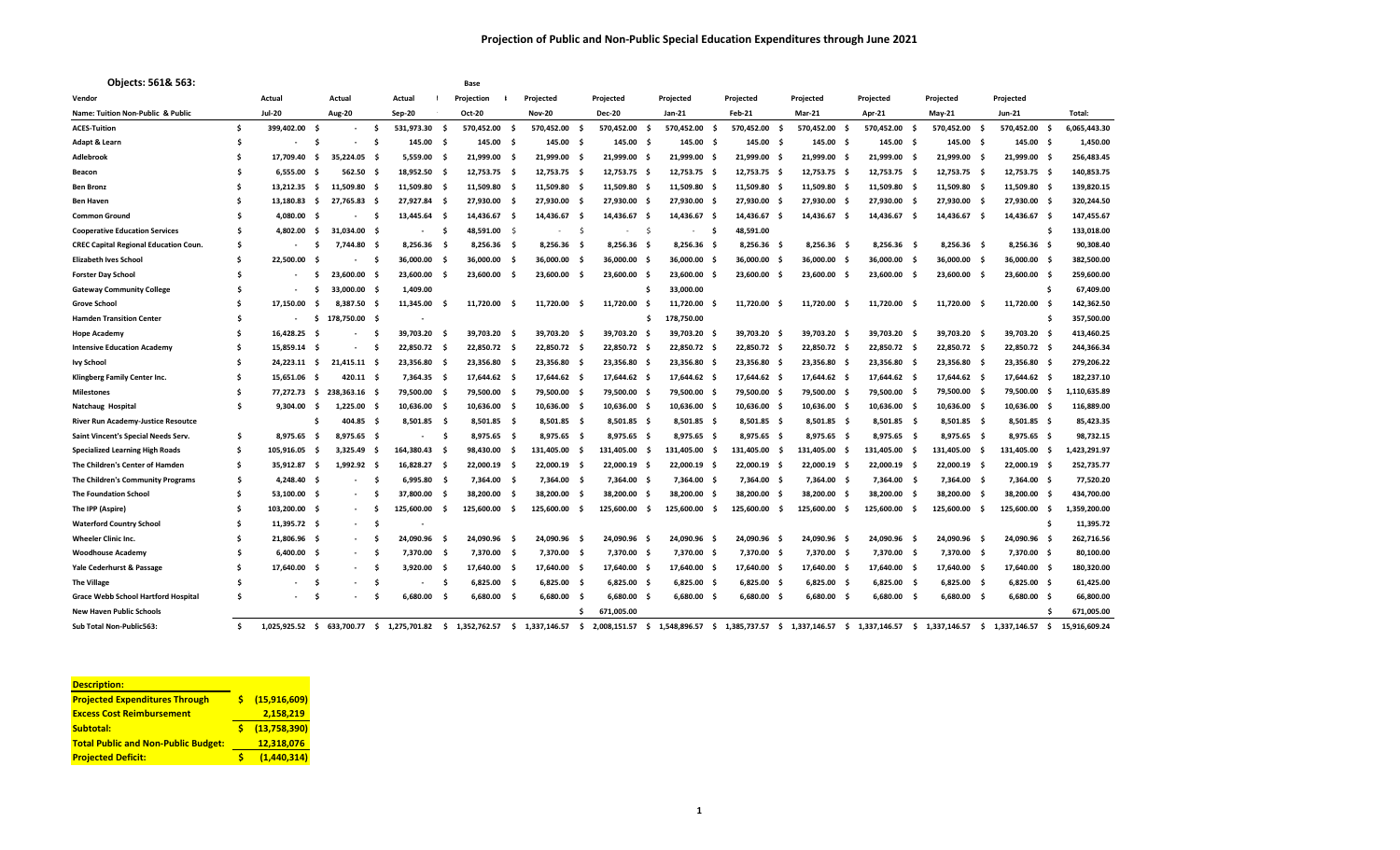# **Estimated Year End Costs including Sedac G Reimbursement** 10/27/2020

| <b>Appropriation (SY 20/21)</b><br>Projection (as of 10/27/2020)<br><b>Projected Year-End Cost</b>                                   | <b>Public (561)</b><br>6,350,362<br>7,028,240<br>$-677,878$ | Non Public (563)<br>5,967,714<br>8,506,787<br>$-2,539,073$ |
|--------------------------------------------------------------------------------------------------------------------------------------|-------------------------------------------------------------|------------------------------------------------------------|
| Appropriation Total (Public & Non Public)<br>Projection Total (as of 10/27/2020)<br>Projected Year End Deficit (Public & Non Public) |                                                             | 12,318,076<br>15,535,027<br>$-3,216,951$                   |
| <b>Projected Reimbursement</b><br>for 2020-2021                                                                                      | <b>DCF</b><br><b>Excess Cost</b>                            | 672,326<br>2,284,139<br>2,956,465                          |
| Projected State Reimbursement @ 73%                                                                                                  |                                                             | 2,158,219                                                  |
| Projected Deficit as of 10/27/2020<br>Projected State Reimbursement @ 75%                                                            | <b>Total</b>                                                | $-3,216,951$<br>2,158,219<br>$-1,058,732$                  |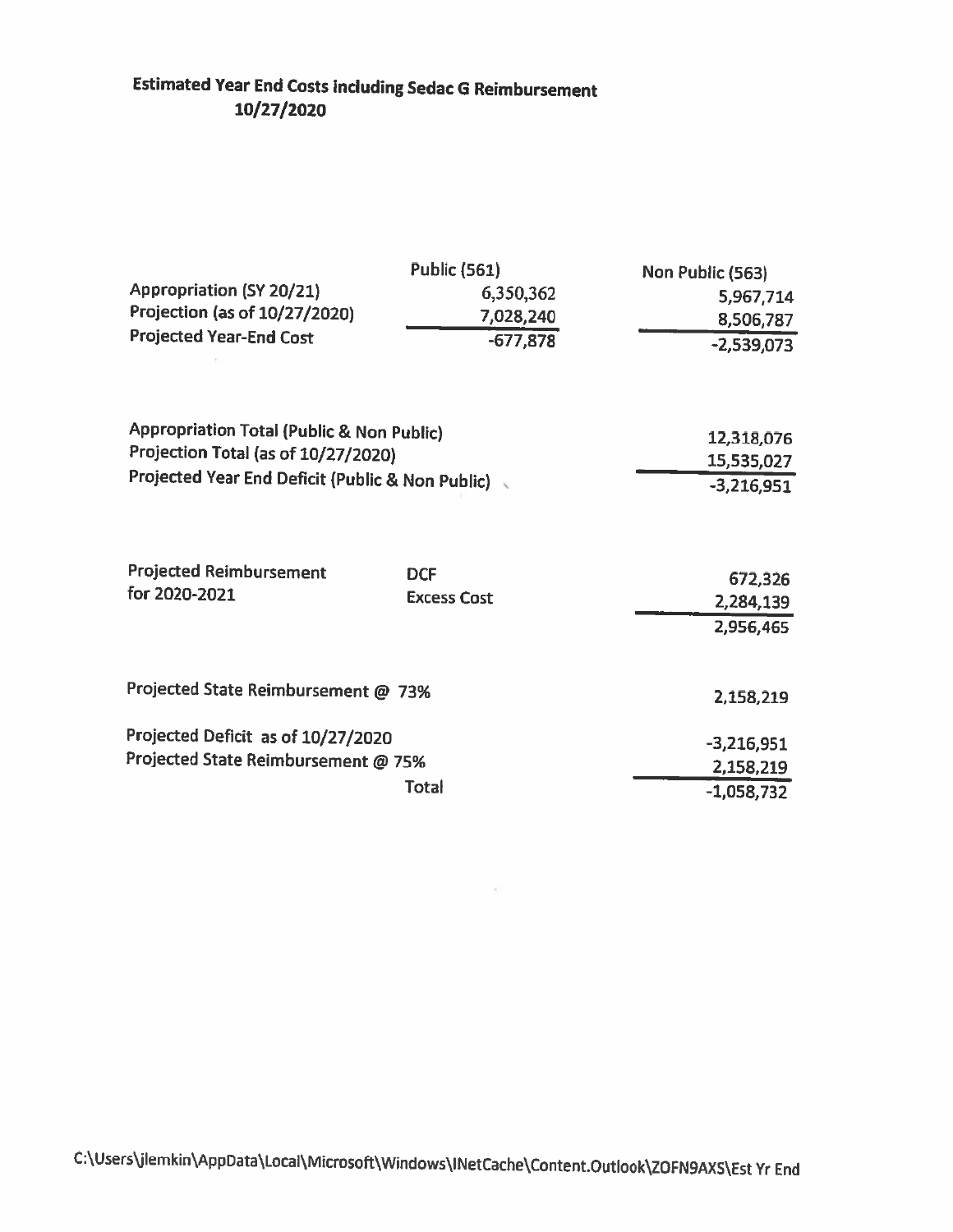| <b>Expenditures-Object Code 622</b> |                |              |           |              |               |              |              |              |              |    |             |              |                          |                                           |                          |                          |                          |                                |              |
|-------------------------------------|----------------|--------------|-----------|--------------|---------------|--------------|--------------|--------------|--------------|----|-------------|--------------|--------------------------|-------------------------------------------|--------------------------|--------------------------|--------------------------|--------------------------------|--------------|
| Location:                           | May-20         |              | Jun-20    |              | <b>Jul-20</b> |              | Aug-20       |              | Sep-20       |    | Oct-20      |              |                          | Nov-20 Dec-20 Jan-21 Feb-21 Mar-21 Apr-21 |                          |                          |                          |                                | Total:       |
| 60 Putnam Ave-7984                  | 608.56         | Ŝ.           | 764.15    | S.           | 956.42        |              | 1,140.25     |              | 1,182.57     | S  | 823.93      |              |                          |                                           |                          |                          |                          |                                | 5,475.88     |
| 60 Putnam Ave-7737                  | 1,893.49       | S            | 2,061.45  | <sub>S</sub> | 2,548.27      | -S           | 3,012.41     |              | 2,665.45     | S  | 2,282.52    | S            |                          | $\overline{\phantom{a}}$                  |                          |                          |                          | $\overline{\phantom{a}}$       | 14,463.59    |
| <b>Helen St.-1237</b>               | 2,276.75       |              | 2,524.45  | -S           | 4,353.59      | .S           | 5,097.54     |              | 5,686.37     | S  | 5,401.90    | S            |                          | $\overline{\phantom{a}}$                  |                          |                          |                          | S.<br>$\overline{\phantom{a}}$ | 25,340.60    |
| Church-6351                         | 2,445.38       |              | 2,219.24  | -S           | 4,675.80      | -S           | 7,514.64     |              | 7,013.91     | S. | 5,822.63    | S.           | $\overline{\phantom{a}}$ | $\overline{\phantom{a}}$                  |                          |                          |                          | S.<br>$\overline{\phantom{a}}$ | 29,691.60    |
| ShepherdGlen-8501                   | 6,179.26       |              | 4,641.87  | -S           | 4,824.13      | 5            | 9,535.31     | -S           | 9,952.36     |    | \$10,182.67 | <sub>S</sub> |                          | Ś.<br>$\overline{\phantom{a}}$            |                          |                          |                          | S.<br>$\overline{\phantom{a}}$ | 45,315.60    |
| Ridge Hill-6446                     | 3,481.23       | -S           | 4,310.68  | -S           | 7,599.84      | -S           | 9,464.64     | -S           | 11,412.66    |    | \$13,618.05 | <sub>S</sub> | $\overline{\phantom{a}}$ | S<br>$\overline{\phantom{a}}$             |                          |                          |                          | S.<br>$\overline{\phantom{a}}$ | 49,887.10    |
| West Woods-6560                     | 4,919.45       | S            | 3,822.26  | -S           | 5,099.90      | -S           | 7,968.97     | -S           | 7,764.60     | S. | 8,034.53    | <sub>S</sub> | $\overline{\phantom{a}}$ | $\overline{\phantom{a}}$                  |                          |                          |                          | S.<br>$\overline{\phantom{a}}$ | 37,609.71    |
| Peck-6346                           | 819.35         | .S           | 760.88    | -S           | 1,061.36      | -S           | 3,709.87     | -S           | 6,279.10     | S. | 5,144.18    | S.           |                          | $\overline{\phantom{a}}$                  |                          |                          |                          | S.<br>$\overline{\phantom{a}}$ | 17,774.74    |
| Dunbar-1487                         | 2,100.60       | S            | 2,279.87  | -S           | 4,064.07      | -S           | 4,871.50     |              | 5,285.19     | S. | 5,745.66    | S            |                          |                                           |                          |                          |                          | s -                            | 24,346.89    |
| HS-3094                             | \$24,176.70    | S            | 23,082.29 | S            | 28,756.60     | S            | 34,879.26    |              | 37,222.05    |    | \$44,665.13 | S            |                          |                                           |                          |                          |                          | S.<br>$\overline{\phantom{a}}$ | \$192,782.03 |
| Spring Glen-7340                    | 85.93          | -S           | 84.47     | S.           | 82.30         | - S          | 82.78        | -S           | 86.12        | -S | 93.93       | S            |                          | $\overline{\phantom{a}}$                  |                          |                          |                          | $\overline{\phantom{a}}$       | 515.53       |
| Bear Path-2005                      | 2,597.16       | S            | 2,144.28  | S            | 2,810.30      | -S           | 7,053.37     |              | 9,624.29     | S  | 9,208.01    | S            | $\overline{\phantom{a}}$ |                                           |                          |                          |                          | S<br>$\overline{\phantom{a}}$  | 33,437.41    |
| Spring Glen-2047                    | 2,941.76       | <sub>S</sub> | 2,925.67  | -S           | 2,441.05      | S            | 5,554.61     |              | 7,454.37     | S  | 8,887.98    | \$.          | $\overline{\phantom{a}}$ |                                           |                          |                          |                          | Ś.<br>$\overline{\phantom{a}}$ | 30,205.44    |
| 2040 Dixwell-8658                   | 403.99         | S            | 1,489.28  | -S           | 462.47        | -\$          | 417.47       | S.           | 455.53       | S. | 2,769.45    | S            | $\overline{\phantom{a}}$ |                                           |                          |                          |                          | S.<br>$\overline{\phantom{a}}$ | 5,998.19     |
| 2761 Dixwell-5472                   | 5,964.86       | 'N           | 5,801.27  | S            | 12,134.03     | <sub>S</sub> | 20,864.29    | <sub>S</sub> | 22,495.47    |    | \$23,786.88 | <sub>S</sub> |                          | $\overline{\phantom{a}}$                  |                          |                          |                          | $\overline{\phantom{a}}$       | 91,046.80    |
| 2761 Dixwell-5480                   | 26.41          | -S           | 37.18     | -S           | 16.98         | -S           | 191.65       | S.           | 27.08        | S. | 16.98       | S            |                          |                                           |                          |                          |                          | S<br>$\overline{\phantom{a}}$  | 316.28       |
| 959 Mix Ave.-6589                   | 255.12         | .S           | 103.71    | -S           | 52.30         | - S          | 52.30        | -S           | 52.30        | S. | 52.30       | S            |                          | $\overline{\phantom{a}}$                  |                          |                          |                          | $\overline{\phantom{a}}$       | 568.03       |
| 670 Wintergreen-7181                | 6,250.65       | 5            | 6,620.25  | -S           | 7,458.93      | S            | 9,886.60     | S            | 10,761.82    | S. | 9,526.03    | S            |                          |                                           |                          |                          |                          | Ś<br>$\overline{\phantom{a}}$  | 50,504.28    |
| 670 Wintergreen-8148                | 27.60          | <b>S</b>     | 16.98     | S            | 16.98         | ς.           | 16.98        | -S           | 46.49        | -S | 16.98       | <sub>S</sub> | $\overline{\phantom{a}}$ | ς<br>$\overline{\phantom{a}}$             | $\overline{\phantom{a}}$ | $\overline{\phantom{a}}$ | $\overline{\phantom{a}}$ | $S -$                          | 142.01       |
| Total:                              | \$67,454.25    | S.           | 65,690.23 |              | 89,415.32     |              | \$131,314.44 |              | \$145,467.73 |    | 156,079.74  |              |                          |                                           |                          |                          |                          |                                | 655,421.71   |
| Location:                           | <b>Budget:</b> |              | Actual:   |              | Available:    |              |              |              |              |    |             |              |                          |                                           |                          |                          |                          |                                |              |

### **Electric Expenditures and Consumption by Location through October 2020**

| LULALIUII.                                 | DUUKEL.   |    | Attuai.      |    | Avanavie.    |
|--------------------------------------------|-----------|----|--------------|----|--------------|
| 2761 Dixwell-5472 & 5480                   | 280,000   | Ś  | 91,363.08    | \$ | 188,636.92   |
| 60 Putnam Ave-7737&7984                    | 77,579    | \$ | 19,939.47    | \$ | 57,639.53    |
| 670 Wintergreen-7181 & 8148                | 100,000   | Ś  | 50,646.29    | \$ | 49,353.71    |
| Bear Path-2005                             | 130,000   | \$ | 33.437.41    | \$ | 96,562.59    |
| Church-6351                                | 80,000    | Ś  | 29,691.60    | \$ | 50,308.40    |
| Dunbar-1487                                | 60.000    | Ś  | 24.346.89    | \$ | 35,653.11    |
| <b>Helen St.-1237</b>                      | 60.000    | Ś  | 25,340.60    | \$ | 34,659.40    |
| HS-3094 & 2040 Dixwell-8658 & 959 Mix-6589 | 505,000   |    | \$199,348.25 | \$ | 305,651.75   |
| Peck-6346                                  | 40.000    | Ś  | 17,774.74    | \$ | 22,225.26    |
| Ridge Hill-6446                            | 120,000   | \$ | 49,887.10    | \$ | 70,112.90    |
| ShepherdGlen-8501                          | 150,000   | \$ | 45,315.60    | \$ | 104,684.40   |
| Spring Glen-2047 & 7340                    | 60.000    | Ś  | 30,720.97    | \$ | 29,279.03    |
| West Woods-6560                            | 145,000   | \$ | 37,609.71    | \$ | 107,390.29   |
| Total:                                     | 1.807.579 | Ś. | 655.421.71   | Ś. | 1,152,157.29 |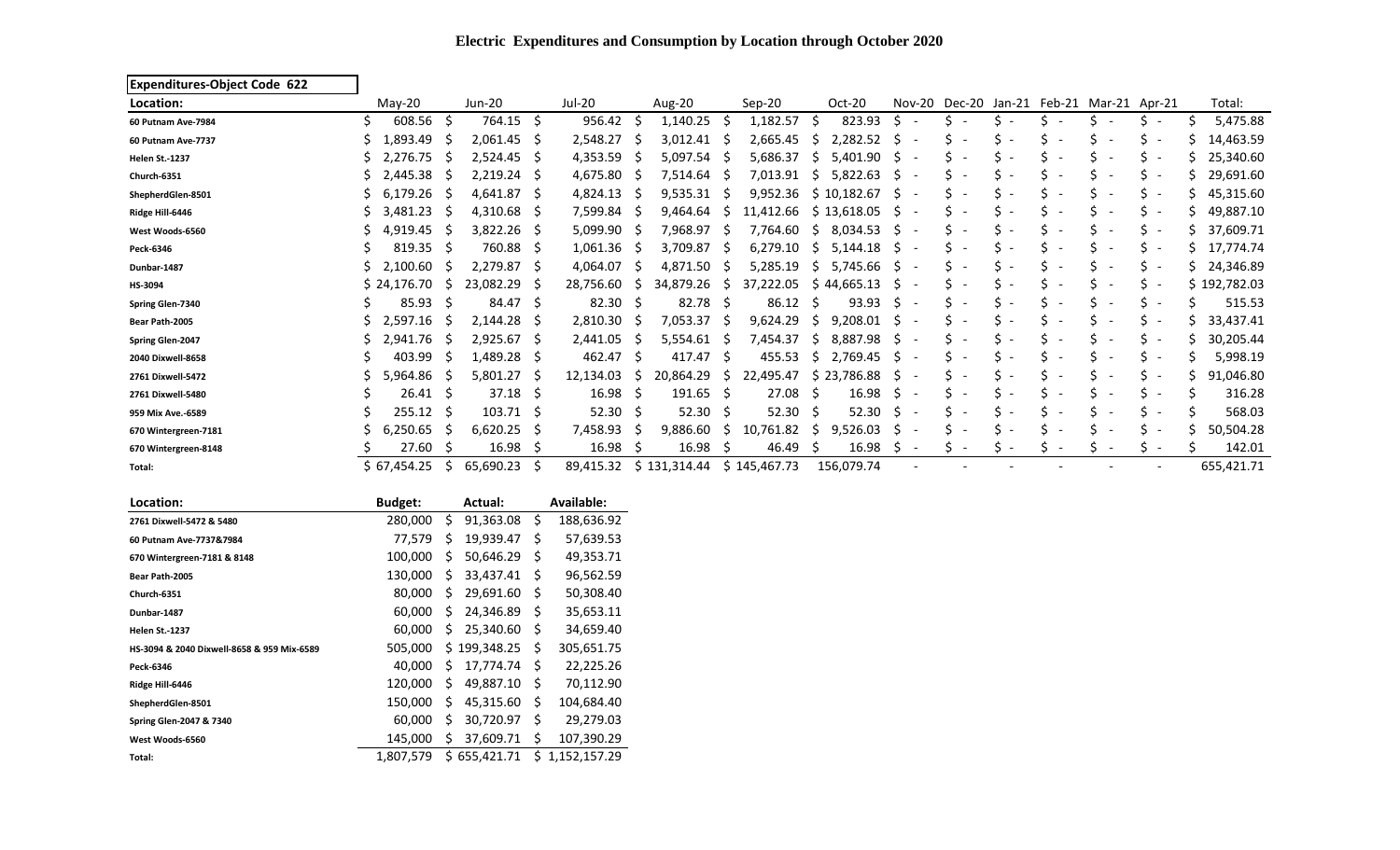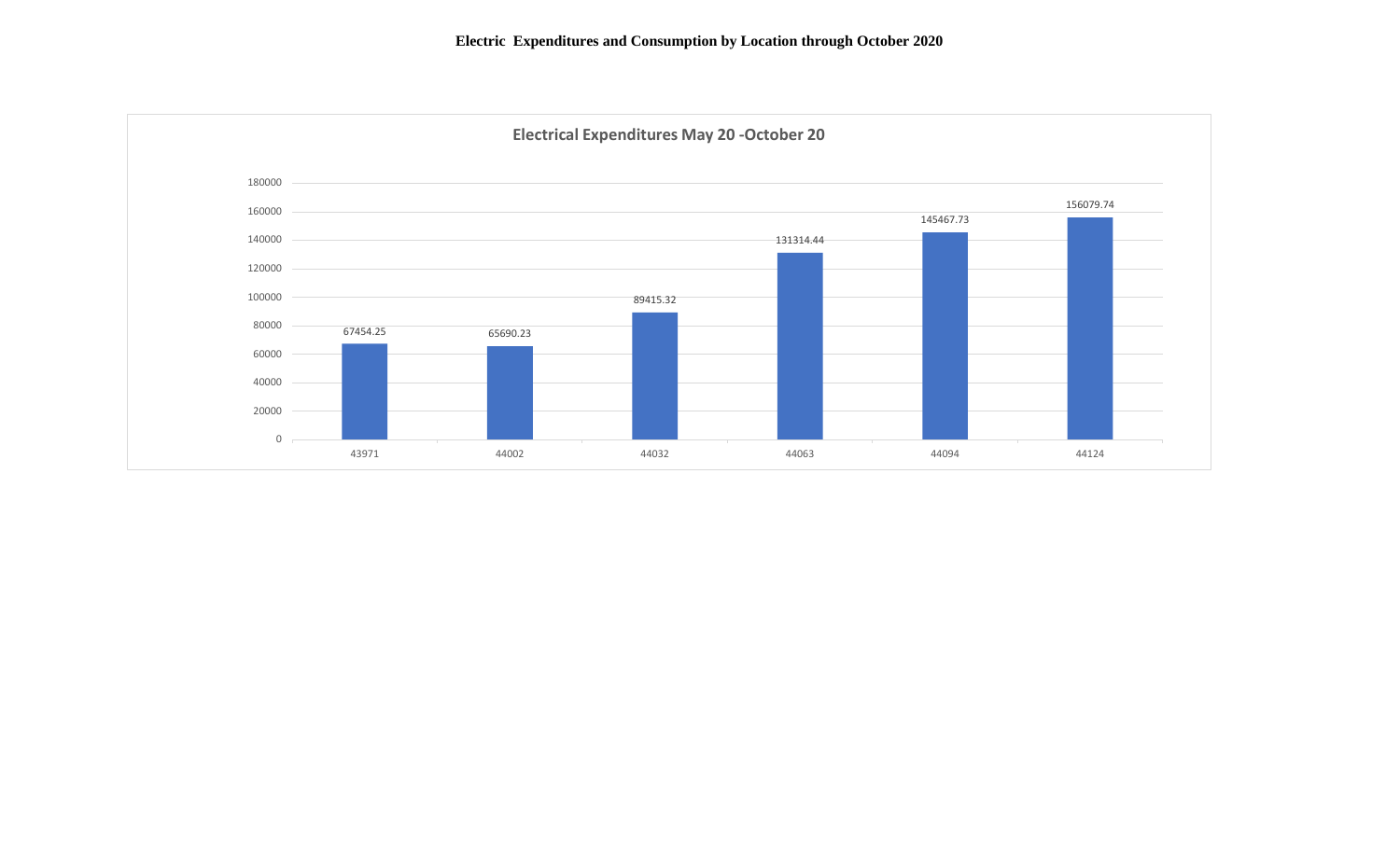| <b>Kilowatts</b>      |          |                          |                          |                          |                          |                          |                          |               |  |                             |                          |           |
|-----------------------|----------|--------------------------|--------------------------|--------------------------|--------------------------|--------------------------|--------------------------|---------------|--|-----------------------------|--------------------------|-----------|
| Location:             | $May-20$ | <b>Jun-20</b>            | Jul-20                   | Aug-20                   | Sep-20                   | Oct-20                   |                          | Nov-20 Dec-20 |  | Jan-21 Feb-21 Mar-21 Apr-21 |                          | Total:    |
| 60 Putnam Ave-7984    | 3,280    | 3,760                    | 4,400                    | 5,280                    | 5,400                    | 3,960                    | $\overline{\phantom{a}}$ |               |  |                             | $\overline{\phantom{a}}$ | 26,080    |
| 60 Putnam Ave-7737    | 12,080   | 12,160                   | 13,600                   | 15,840                   | 13,280                   | 12,080                   |                          |               |  |                             | $\overline{\phantom{a}}$ | 79,040    |
| <b>Helen St.-1237</b> | 14,374   | 14,364                   | 22,048                   | 27,484                   | 32,144                   | 29,438                   |                          |               |  |                             | $\overline{\phantom{a}}$ | 139,852   |
| Church-6351           | 14,683   | 11,805                   | 23,836                   | 46,203                   | 39,565                   | 31,678                   | $\overline{\phantom{a}}$ |               |  |                             | $\overline{\phantom{a}}$ | 167,770   |
| ShepherdGlen-8501     | 37,534   | 27,869                   | 28,955                   | 55,772                   | 59,482                   | 57,774                   | $\overline{\phantom{a}}$ |               |  |                             | $\overline{\phantom{a}}$ | 267,386   |
| Ridge Hill-6446       | 17,466   | 21,281                   | 33,607                   | 46,661                   | 58,384                   | 75,145                   |                          |               |  |                             | $\overline{\phantom{a}}$ | 252,544   |
| Westwoods-6560        | 33,000   | 22,200                   | 26,100                   | 40,500                   | 40,200                   | 45,600                   |                          |               |  |                             | $\overline{\phantom{a}}$ | 162,000   |
| Peck-6346             | 3,209    | 2,904                    | 4,109                    | 12,724                   | 28,139                   | 29,484                   |                          |               |  |                             | $\overline{\phantom{a}}$ | 80,569    |
| Dunbar-1487           | 13,096   | 14,274                   | 19,276                   | 23,601                   | 28,918                   | 31,654                   |                          |               |  |                             | $\overline{\phantom{a}}$ | 130,819   |
| HS-3094               | 168,800  | 155,400                  | 166,600                  | 212,200                  | 217,800                  | 278,000                  |                          |               |  |                             | $\overline{\phantom{a}}$ | 1,198,800 |
| Spring Glen-7340      | 283      | 267                      | 239                      | 243                      | 271                      | 344                      |                          |               |  |                             | $\overline{\phantom{a}}$ | 1,647     |
| Bear Path-2005        | 16,800   | 11,760                   | 14,760                   | 37,200                   | 56,640                   | 59,400                   |                          |               |  |                             | $\overline{\phantom{a}}$ | 196,560   |
| Spring Glen-2047      | 18,800   | 16,800                   | 14,800                   | 17,200                   | 36,800                   | 51,600                   |                          |               |  |                             | $\overline{\phantom{a}}$ | 156,000   |
| 2040 Dixwell-8658     | 2,160    | 3,040                    | 2,560                    | 2,240                    | 2,480                    | 4,080                    | $\overline{\phantom{a}}$ |               |  |                             | $\overline{\phantom{a}}$ | 16,560    |
| 2761 Dixwell-5472     | 39,600   | 38,100                   | 64,500                   | 117,000                  | 141,300                  | 142,800                  | $\overline{\phantom{a}}$ |               |  |                             | $\overline{\phantom{a}}$ | 543,300   |
| 2761 Dixwell-5480     | 40       | 80                       | $\overline{\phantom{a}}$ | $\overline{\phantom{a}}$ | 40                       | $\overline{\phantom{a}}$ |                          |               |  |                             | $\overline{\phantom{a}}$ | 160       |
| 959 Mix Ave.-6589     | 1,409    | 25                       |                          |                          | $\overline{\phantom{0}}$ |                          |                          |               |  |                             | $\overline{\phantom{a}}$ | 1,434     |
| 670 Wintergreen-7181  | 16,000   | 17,600                   | 19,200                   | 38,800                   | 50,800                   | 40,400                   |                          |               |  |                             | $\overline{\phantom{a}}$ | 182,800   |
| 670 Wintergreen-8148  | 40       | $\overline{\phantom{a}}$ | $\overline{\phantom{a}}$ | $\overline{\phantom{a}}$ | $\overline{\phantom{0}}$ | $\overline{\phantom{a}}$ |                          |               |  | $\overline{\phantom{a}}$    | $\overline{\phantom{a}}$ | 40        |
| Total:                | 412,654  | 373,689                  | 458,590                  | 698,948                  | 811,643                  | 893,437                  |                          |               |  |                             |                          | 3,603,361 |



**Electric Expenditures and Consumption by Location through October 2020**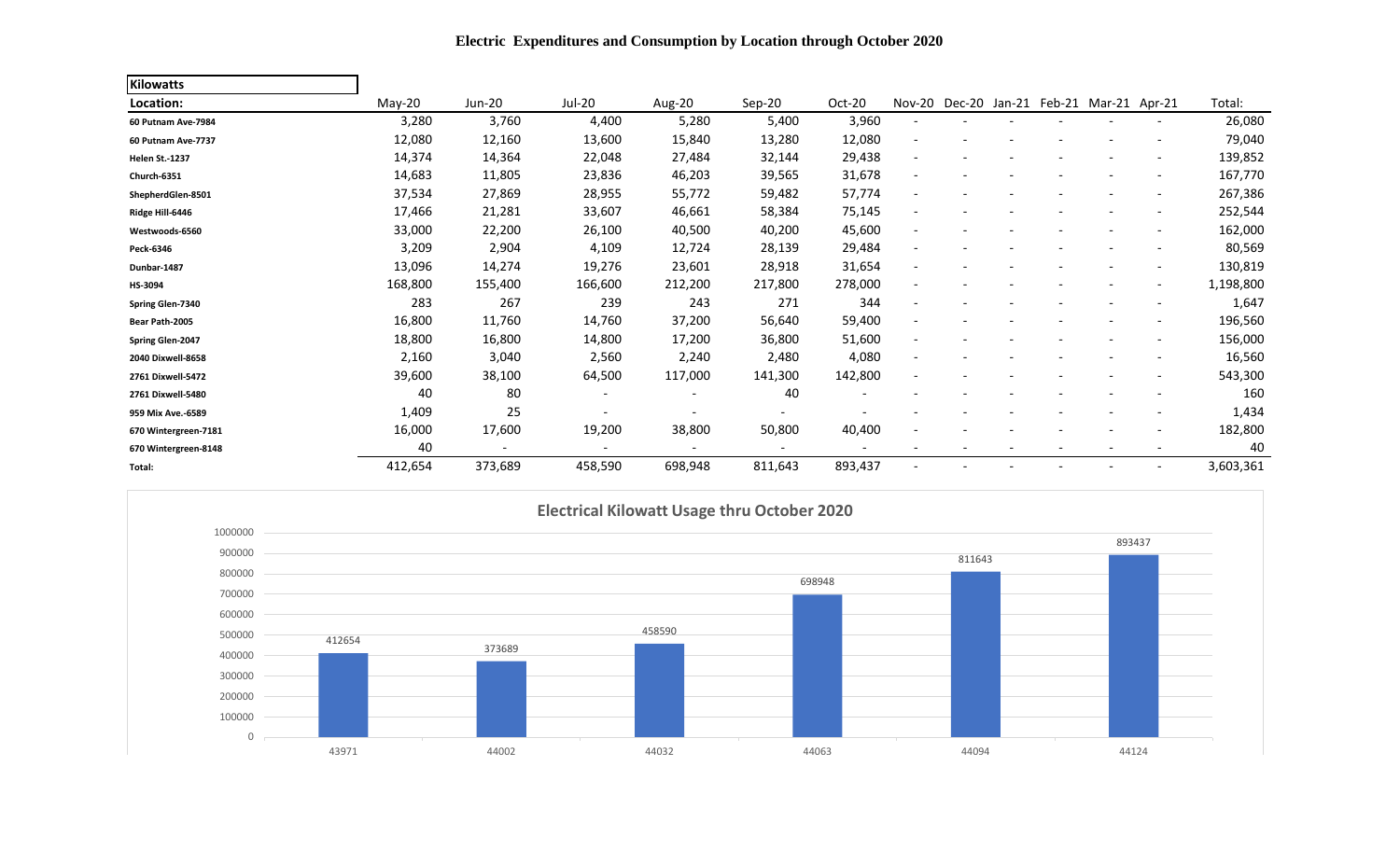## **Natural Gas Expenditures and Consumption by Location through October 2020**

**Expenditures:**

| <b>Meter</b> | <b>Account</b> |                        |                          |             |                   |                 |                        |                                 |              |                                                                |     |                          | Location       |
|--------------|----------------|------------------------|--------------------------|-------------|-------------------|-----------------|------------------------|---------------------------------|--------------|----------------------------------------------------------------|-----|--------------------------|----------------|
| Number:      | <b>Number</b>  | <b>Location:</b>       | $Jul-20$                 | Aug- $20$   | $Sep-20$          |                 |                        |                                 |              | Oct-20 Nov-20 Dec-20 Jan-21 Feb-21 Mar-21 Apr-21 May-21 Jun-21 |     |                          | <b>Totals:</b> |
| 781820       | 9791           | 670 Wintergreen        | \$<br>923.66 \$          | 940.45 \$   | 960.85 \$         | 940.49          | $\mathbb{S}$<br>$\sim$ | \$.<br>$\overline{\phantom{a}}$ | \$<br>$\sim$ |                                                                | \$. | \$<br>$\overline{a}$     | 3,765.45       |
| 781797       | 8110           | Alice $(a)$            | 790.08                   | 790.08      |                   |                 |                        |                                 |              |                                                                |     |                          | 1,580.16       |
| 723190       | 8219           | Alice $(b)$            | 44.52                    | 48.98       | 44.52             |                 |                        |                                 |              |                                                                |     |                          | 138.02         |
| 781797       | 7720           | Alice ©                | $\overline{\phantom{a}}$ | $\sim$      | 840.25            | 1,016.79        |                        |                                 |              |                                                                |     |                          | 1,857.04       |
| 723190       | 0088           | Alice $(d)$            |                          | 55.18       | 77.80             | 77.80           |                        |                                 |              |                                                                |     |                          | 210.78         |
| 787387       | 4793           | Bear Path              | 540.86                   | 548.85      | 757.32            | 1,047.10        | $\sim$                 |                                 |              |                                                                |     |                          | 2,894.13       |
| 694677       | 8052           | Central                | 44.95                    | 46.58       | 46.99             | 50.57           | $\sim$                 |                                 |              |                                                                |     |                          | 189.09         |
| 781796       | 8169           | Central UD             | 892.42                   | 892.42      | 892.42            | 892.42          |                        |                                 |              |                                                                |     |                          | 3,569.68       |
| 756383       | 8028           | Church                 | 539.35                   | 541.00      | 548.59            | 568.72          |                        |                                 |              |                                                                |     |                          | 2,197.66       |
| 787473       | 8518           | Dunbar(a)              | 682.58                   | 682.58      | 682.58            | 888.30          |                        |                                 |              |                                                                |     |                          | 2,936.04       |
| 784390       | 1048           | Dunbar $(b)$           | 238.26                   | 193.93      | 211.59            | 234.68          | $\omega$               |                                 |              |                                                                |     | $\overline{\phantom{a}}$ | 878.46         |
| 727872       | 5372           | Helen                  | 430.61                   | 409.68      | 431.05            | 617.06          |                        |                                 |              |                                                                |     |                          | 1,888.40       |
| 773161       | 4290           | <b>HHS</b>             | 2,778.52                 | 2,767.16    | 4,693.32          | 7,645.26        |                        |                                 |              |                                                                |     |                          | 17,884.26      |
| 753018       | 4340           | HHS Fuel Cell          | 0.18                     | 0.18        | 0.18              | 0.18            | $\sim$                 |                                 |              |                                                                |     |                          | 0.72           |
| 782124       | 8359           | <b>HMS</b>             | 1,292.01                 | 1,180.85    | 1,222.58          | 1,249.80        | $\blacksquare$         |                                 |              |                                                                |     |                          | 4,945.24       |
| 782140       | 8268           | Ridge                  | 853.19                   | 853.19      | 853.19            | 1,260.55        |                        |                                 |              |                                                                |     |                          | 3,820.12       |
| 768850       | 8300           | Shepherd               | 274.00                   | 275.79      | 296.16            | 684.20          |                        |                                 |              |                                                                |     |                          | 1,530.15       |
| 728646       | 1957           | Spring                 | 505.96                   | 503.55      | 547.31            | 972.69          |                        |                                 |              |                                                                |     |                          | 2,529.51       |
| 641757       | 3342           | Westwoods              | 836.53                   | 820.90      | 825.91            | 1,882.23        |                        |                                 |              |                                                                |     |                          | 4,365.57       |
|              |                | <b>Monthly Totals:</b> | 11,667.68<br>SS.         | \$11,551.35 | 13,932.61<br>- \$ | 20,028.84<br>\$ | \$                     |                                 |              |                                                                | \$  | \$                       | \$57,180.48    |

+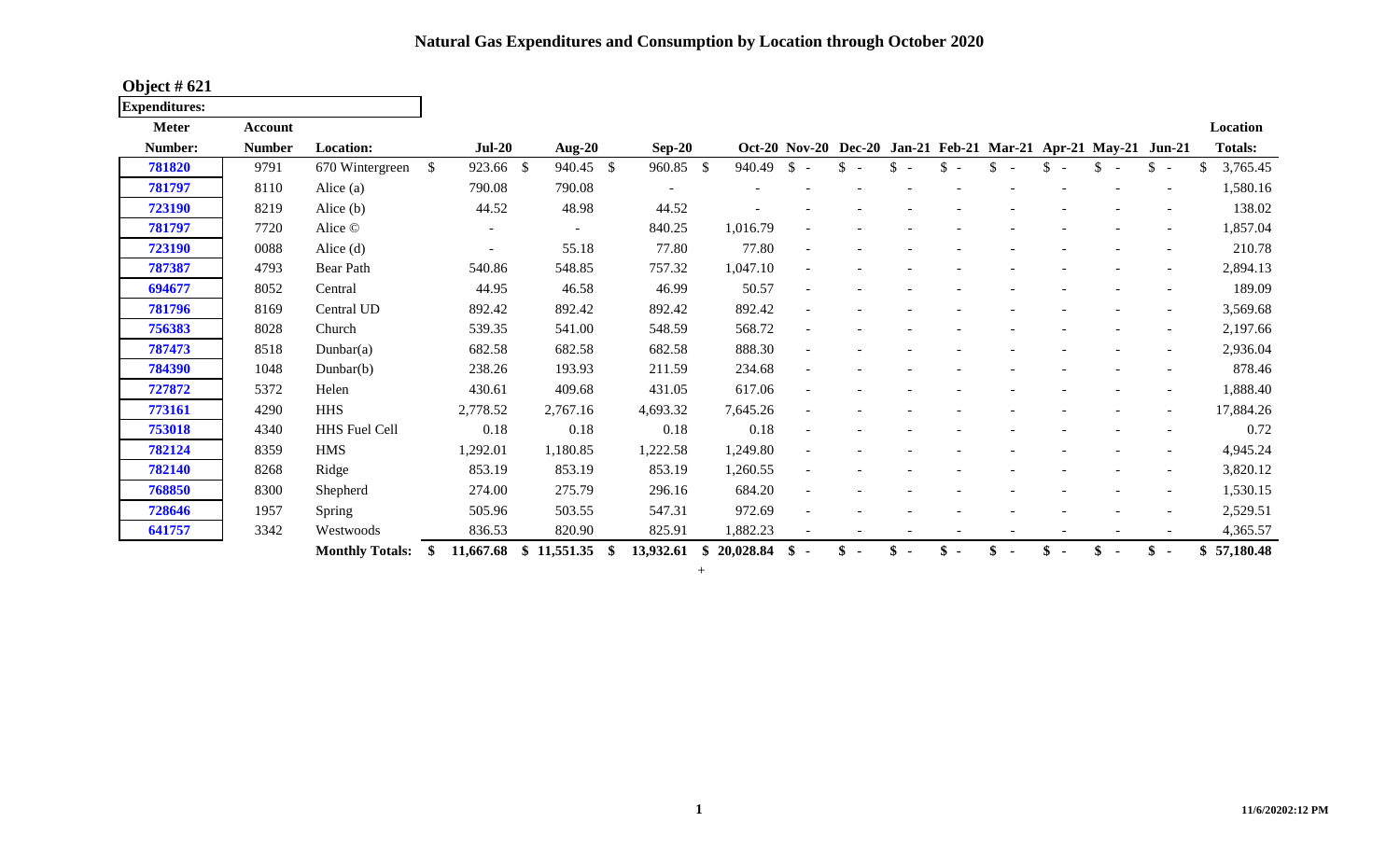### **Natural Gas Expenditures and Consumption by Location through October 2020**

| <b>Budget to Actual Summary:</b> |               |                 |                  |
|----------------------------------|---------------|-----------------|------------------|
| <b>Location:</b>                 | <b>Budget</b> | <b>Actuals</b>  | <b>Balance:</b>  |
| 670 Wintergreen                  | 41,000.00     | 3,765.45        | 37,234.55        |
| Alice Peck                       | 10,000.00     | 3,786.00        | 6,214.00         |
| <b>Bear Path</b>                 | 20,000.00     | 2,894.13        | 17,105.87        |
| Central                          | 17,457.00     | 3,758.77        | 13,698.23        |
| Church                           | 30,000.00     | 2,197.66        | 27,802.34        |
| Dunbar                           | 30,000.00     | 3,814.50        | 26,185.50        |
| Helen                            | 30,000.00     | 1,888.40        | 28,111.60        |
| <b>HHS</b>                       | 285,000.00    | 17,884.98       | 267,115.02       |
| <b>HMS</b>                       | 66,000.00     | 4,945.24        | 61,054.76        |
| Ridge                            | 30,000.00     | 3,820.12        | 26,179.88        |
| Shepherd                         | 20,000.00     | 1,530.15        | 18,469.85        |
| Spring                           | 25,000.00     | 2,529.51        | 22,470.49        |
| Westwoods                        | 32,000.00     | 4,365.57        | 27,634.43        |
| <b>Grand Total:</b>              | \$636,457.00  | \$<br>57,180.48 | \$<br>579,276.52 |

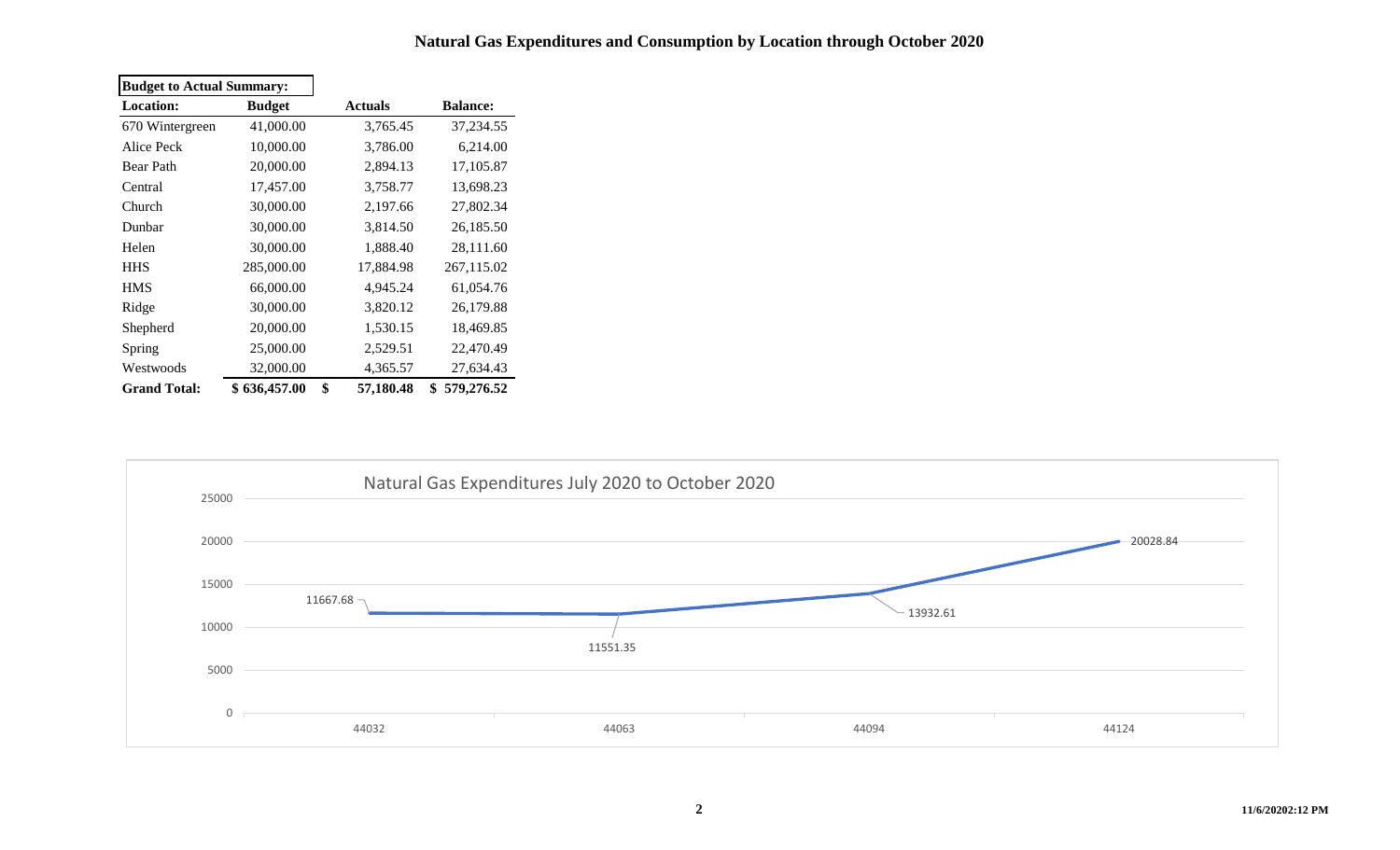**Natural Gas Expenditures and Consumption by Location through October 2020**

| <b>Usage CCF:</b> |                |                        |                          |                          |                          |           |                |  |                          |                                                                |                          |                |
|-------------------|----------------|------------------------|--------------------------|--------------------------|--------------------------|-----------|----------------|--|--------------------------|----------------------------------------------------------------|--------------------------|----------------|
| <b>Meter</b>      | <b>Account</b> |                        |                          |                          |                          |           |                |  |                          |                                                                |                          | Location       |
| Number:           | <b>Number</b>  | <b>Location:</b>       | $Jul-20$                 | Aug-20                   | $Sep-20$                 |           |                |  |                          | Oct-20 Nov-20 Dec-20 Jan-21 Feb-21 Mar-21 Apr-21 May-21 Jun-21 |                          | <b>Totals:</b> |
| 781820            | 9791           | 670 Wintergreen        | 70.00                    | 90.00                    | 110.00                   | 180.00    |                |  |                          |                                                                |                          | 450.00         |
| 781797            | 8110           | Alice $(a)$            | $\overline{\phantom{a}}$ | $\blacksquare$           |                          |           |                |  |                          |                                                                |                          |                |
| 723190            | 8219           | Alice $(b)$            | $\overline{\phantom{a}}$ | 4.00                     |                          |           |                |  |                          |                                                                |                          | 4.00           |
| 781797            | 7720           | Alice ©                | ٠                        | $\qquad \qquad -$        | $\overline{\phantom{a}}$ | 320.00    |                |  |                          |                                                                |                          | 320.00         |
| 723190            | 0088           | Alice $(d)$            | $\overline{a}$           |                          | 9.00                     | 28.00     |                |  |                          |                                                                |                          | 37.00          |
| 787387            | 4793           | Bear Path              | 152.69                   | 140.64                   | 440.66                   | 917.49    |                |  |                          |                                                                |                          | 1,651.48       |
| 694677            | 8052           | Central                | 5.00                     | 6.00                     | 6.00                     | 9.00      |                |  |                          |                                                                |                          | 26.00          |
| 781796            | 8169           | Central UD             | $\overline{\phantom{a}}$ | $\overline{\phantom{a}}$ |                          | $\sim$    |                |  |                          |                                                                |                          | $\sim$         |
| 756383            | 8028           | Church                 | 16.00                    | 16.00                    | 25.00                    | 53.00     |                |  |                          |                                                                |                          | 110.00         |
| 787473            | 8518           | Dunbar $(a)$           | $\overline{\phantom{a}}$ |                          |                          | 388.00    |                |  |                          |                                                                |                          | 388.00         |
| 784390            | 1048           | Dunbar(b)              | 225.00                   | 126.00                   | 138.00                   | 168.00    |                |  |                          |                                                                |                          | 657.00         |
| 727872            | 5372           | Helen                  | 45.54                    | 5.36                     | 34.82                    | 295.00    |                |  |                          |                                                                |                          | 380.72         |
| 773161            | 4290           | <b>HHS</b>             | 350.00                   | 240.00                   | 4,693.32                 | 10,480.00 |                |  |                          |                                                                |                          | 15,763.32      |
| 753018            | 4340           | HHS Fuel Cell          | $\overline{\phantom{a}}$ | $\sim$                   |                          |           |                |  |                          |                                                                |                          | $\sim$         |
| 782124            | 8359           | <b>HMS</b>             | 550.00                   | 160.00                   | 210.00                   | 260.00    |                |  |                          |                                                                |                          | 1,180.00       |
| 782140            | 8268           | Ridge                  | $\sim$                   | $\overline{\phantom{a}}$ | $\blacksquare$           | 618.80    |                |  |                          |                                                                |                          | 618.80         |
| 768850            | 8300           | Shepherd               | 17.41                    | 17.41                    | 44.20                    | 638.89    |                |  |                          |                                                                |                          | 717.91         |
| 728646            | 1957           | Spring                 | 113.00                   | 91.00                    | 143.00                   | 817.00    |                |  |                          |                                                                |                          | 1,164.00       |
| 641757            | 3342           | Westwoods              | 77.69                    | 22.77                    | 28.13                    | 2,022.00  | $\blacksquare$ |  | $\overline{\phantom{a}}$ | $\overline{\phantom{a}}$                                       | $\overline{\phantom{a}}$ | 2,150.58       |
|                   |                | <b>Monthly Totals:</b> | 1,622.33                 | 919.18                   | 5,882.13                 | 17,195.18 |                |  |                          |                                                                |                          | 25,618.82      |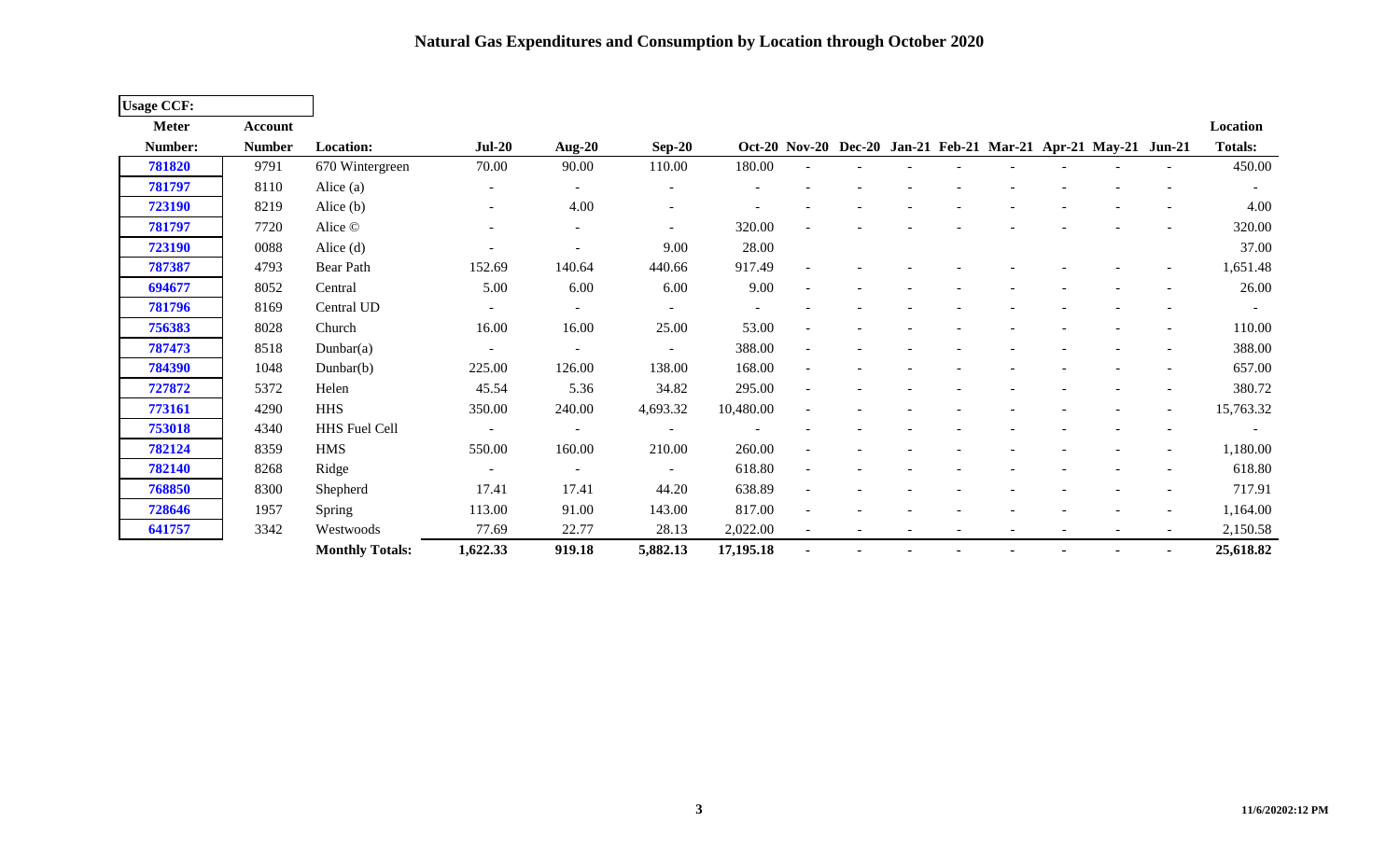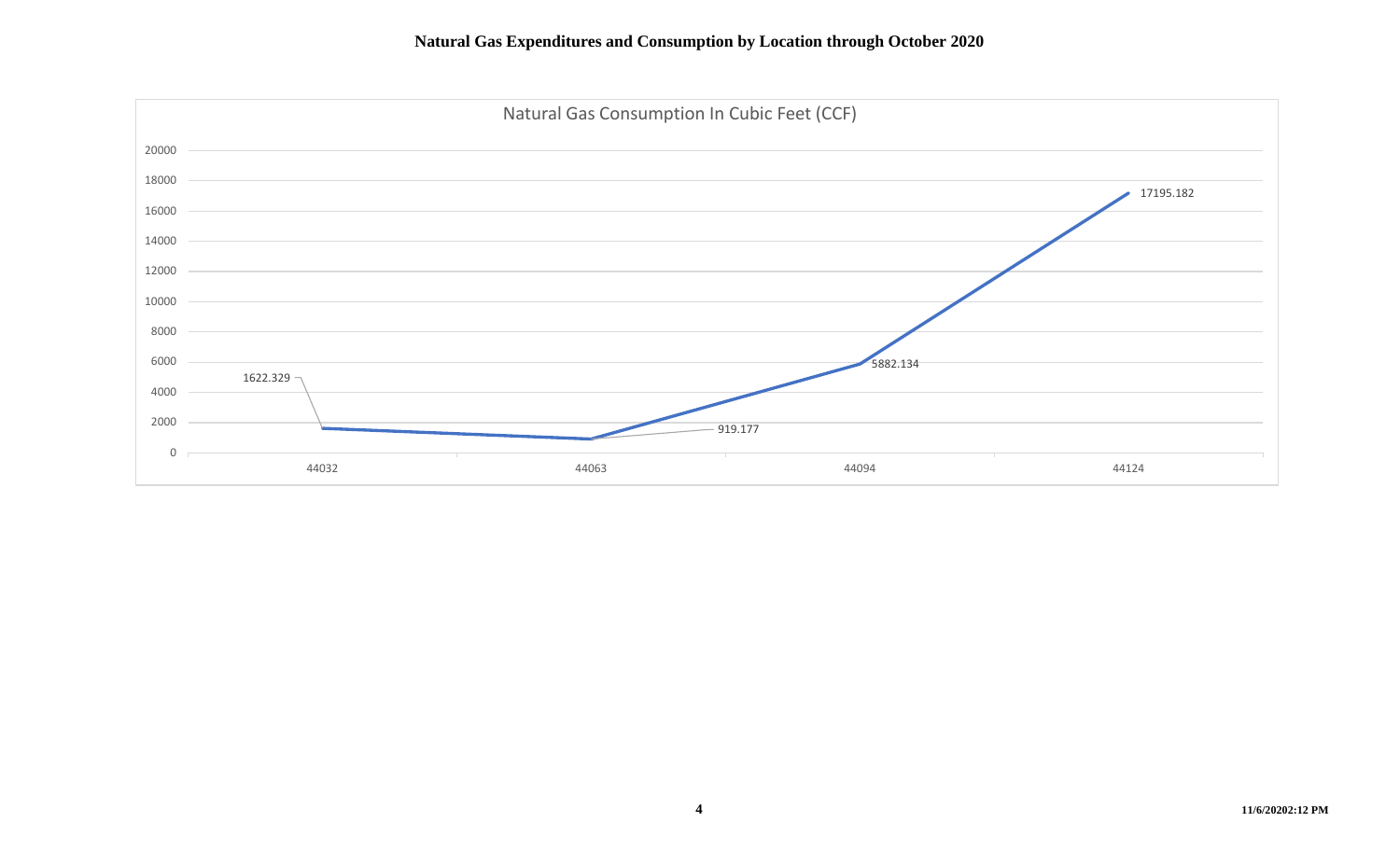#### **Water Expenditures and Gallon Consumption by Location First and Second Quarters 2020**

| <b>Expenditures</b>        |    |           |    |                          |    |                          |                                |    |           |
|----------------------------|----|-----------|----|--------------------------|----|--------------------------|--------------------------------|----|-----------|
| Location:                  |    | 1st QTR.  |    | 2nd QTR.                 |    | 3rd QTR.                 | 4th QTR.                       |    | Total:    |
| <b>60 Putnam Ave.-7572</b> | \$ | 289.74    | Ś. | 422.03                   | Ś  | ٠                        | \$<br>٠                        | \$ | 711.77    |
| <b>Spring Glen-6488</b>    | \$ | 353.81    | Ś. | 526.31                   | Ś  | ٠                        | \$<br>٠                        | Ś  | 880.12    |
| <b>Helen St.-1596</b>      | Ś  | 353.81    | Ŝ. | $\overline{\phantom{a}}$ | \$ | ٠                        | \$<br>$\blacksquare$           | \$ | 353.81    |
| ShepherdGlen-9049          | Ś  | 949.84    | Ś  | $\overline{\phantom{a}}$ | \$ | $\blacksquare$           | \$<br>÷,                       | \$ | 949.84    |
| ShepherdGlen-8850          | \$ | 311.35    | Ś  | 460.06                   | Ś  | ٠                        | \$<br>÷,                       | \$ | 771.41    |
| <b>Hamden HS-0917</b>      | \$ | 3,476.50  | Ŝ. | 1,728.19                 | Ś  | ٠                        | \$<br>ä,                       | \$ | 5,204.69  |
| <b>Bear Path-9419</b>      | \$ | 949.84    | Ŝ. | 448.00                   | Ś  | ٠                        | \$<br>$\overline{\phantom{m}}$ | Ś  | 1,397.84  |
| <b>Wintergreen-4996</b>    | \$ | 353.81    | \$ | 1,127.02                 | Ś  | ٠                        | \$<br>$\blacksquare$           | \$ | 1,480.83  |
| 35 HillField Rd.-3251      | Ś  | 261.63    | Ś  | 703.13                   | Ś  | ٠                        | \$<br>÷,                       | \$ | 964.76    |
| <b>Helen St.-1190</b>      | Ś  | 315.37    | Ś  | ٠                        | \$ | $\blacksquare$           | \$<br>÷,                       | \$ | 315.37    |
| Ridge Hill-5030            | \$ | 261.63    | Ś  | 406.31                   | Ś  | ٠                        | \$<br>÷,                       | \$ | 667.94    |
| Westwoods-5742             | \$ | 277.71    | Ś  | 221.44                   | Ś  | $\blacksquare$           | \$<br>÷,                       | \$ | 499.15    |
| <b>Hamden Middle-8115</b>  | \$ | 3,970.39  | Ś. | 849.02                   | Ś  | ٠                        | \$<br>÷,                       | \$ | 4,819.41  |
| Church St.-2014            | \$ | 347.52    | Ś. | 600.53                   | Ś  | ٠                        | \$<br>÷,                       | \$ | 948.05    |
| <b>Dunbar Hill-0592</b>    | Ś  | 249.57    | Ś  | 528.37                   | Ś  | ٠                        | \$<br>٠                        | \$ | 777.94    |
| <b>Hamden Middle-9113</b>  | \$ | 4,228.28  | \$ | $\overline{\phantom{a}}$ | \$ | $\overline{\phantom{a}}$ | \$<br>$\overline{\phantom{a}}$ | \$ | 4,228.28  |
| Total:                     |    | 16,950.80 |    | 8,020.41                 |    | ٠                        | ٠                              |    | 24,971.21 |

Ē

 $\overline{\phantom{0}}$ 

| <b>Cumulative Expenditures:</b> |                |     |                  |     |           |
|---------------------------------|----------------|-----|------------------|-----|-----------|
| Location:                       | <b>Budget:</b> |     | <b>Expenses:</b> |     | Balance:  |
| <b>Shepherd Glen:</b>           | 4,500          | Ś   | 1,721.25         | Ś.  | 2,778.75  |
| <b>Church Street:</b>           | 4,500          | \$  | 948.05           | \$  | 3,551.95  |
| <b>Dunbar Hill:</b>             | 4,500          | -\$ | 777.94           | \$  | 3,722.06  |
| <b>Helen Street</b>             | 4,500          | Ŝ.  | 669.18           | Ś.  | 3,830.82  |
| <b>Alice Peck:</b>              | 500            | Ŝ.  | 964.76           | Ŝ.  | (464.76)  |
| <b>Wintergreen:</b>             | 7,500          | -\$ | 1,480.83         | \$  | 6,019.17  |
| <b>Spring Glen:</b>             | 4,500          | Ŝ.  | 880.12           | Ś.  | 3,619.88  |
| <b>Ridge Hill:</b>              | 4,500          | Ŝ.  | 667.94           | Ś.  | 3,832.06  |
| <b>Bear Path:</b>               | 4,500          | Ŝ.  | 1,397.84         | Ś.  | 3,102.16  |
| <b>West Woods:</b>              | 5,500          | -\$ | 499.15           | Ś.  | 5,000.85  |
| <b>Middle School:</b>           | 11,500         | Ŝ.  | 9,047.69         | Ś.  | 2,452.31  |
| <b>High School:</b>             | 19,000         | \$  | 5,204.69         | Ś.  | 13,795.31 |
| <b>Central Office:</b>          | 2,500          | \$  | 711.77           | Ś.  | 1,788.23  |
| Total:                          | 78,000         | Ś   | 24,971.21        | \$. | 53,028.79 |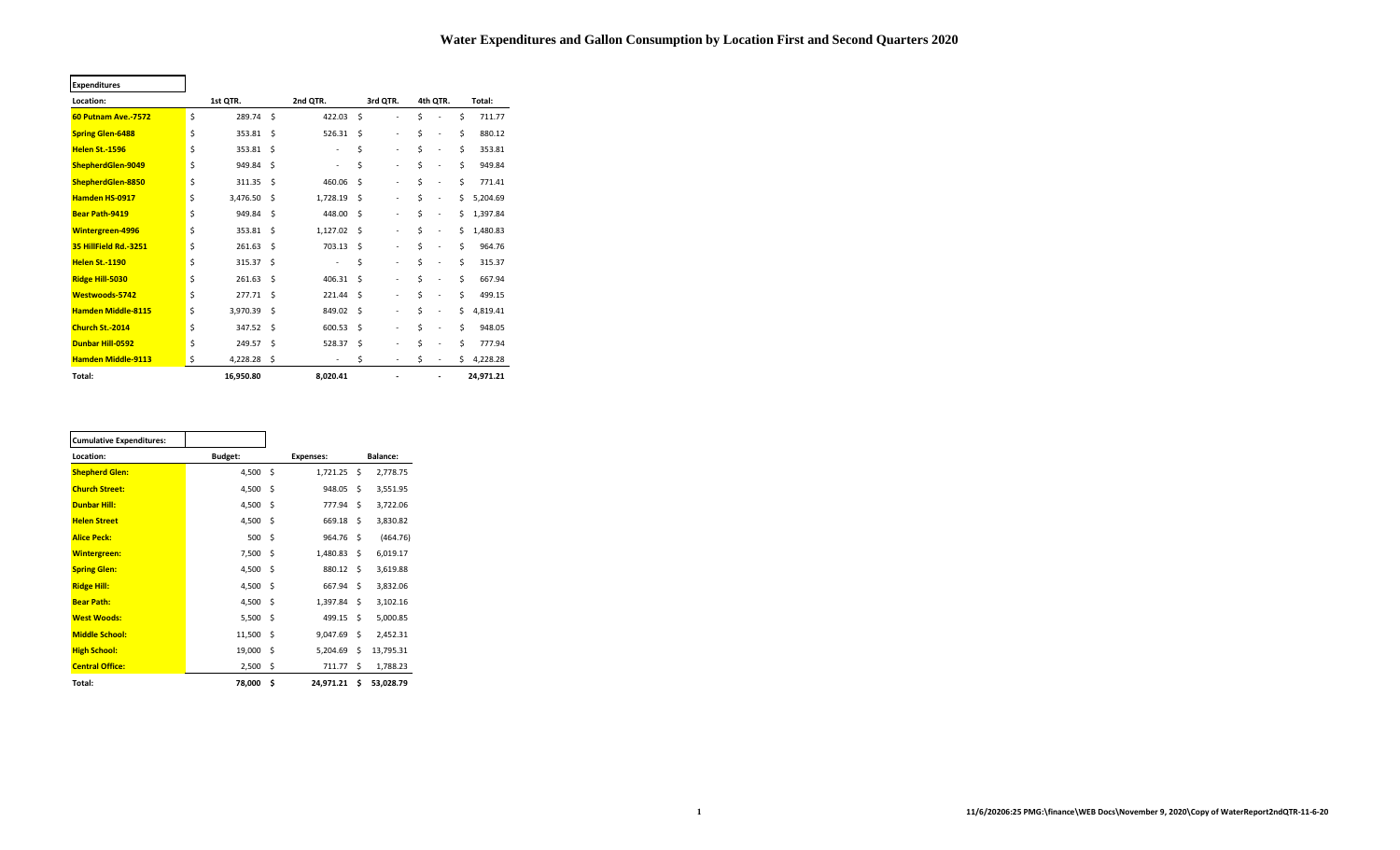| Gallons                    |                              |                          |                              |                          |           |
|----------------------------|------------------------------|--------------------------|------------------------------|--------------------------|-----------|
| Location:                  | 1st QTR.                     | 2nd QTR.                 | 3rd QTR.                     | 4th QTR.                 | Total:    |
| <b>60 Putnam Ave.-7572</b> | 13,464                       | 23,188                   |                              |                          | 36,652    |
| <b>Spring Glen-6488</b>    | 5,236                        | 35,156                   | ٠                            |                          | 40,392    |
| <b>Helen St.-1596</b>      | $\qquad \qquad \blacksquare$ | $\overline{\phantom{m}}$ |                              | $\overline{\phantom{a}}$ |           |
| ShepherdGlen-9049          | $\qquad \qquad \blacksquare$ |                          |                              |                          | ٠         |
| ShepherdGlen-8850          | 5,984                        | 33,660                   |                              |                          | 39,644    |
| <b>Hamden HS-0917</b>      | 29,172                       | 87,516                   | ٠                            |                          | 116,688   |
| <b>Bear Path-9419</b>      | 3,740                        | 31,416                   |                              |                          | 35,156    |
| Wintergreen-4996           | 12,716                       | 150,348                  |                              |                          | 163,064   |
| 35 HillField Rd.-3251      | 8,228                        | 131,648                  | $\qquad \qquad \blacksquare$ |                          | 139,876   |
| <b>Helen St.-1190</b>      | 6,732                        | 72,556                   |                              |                          | 79,288    |
| <b>Ridge Hill-5030</b>     | 8,228                        | 35,156                   |                              |                          | 43,384    |
| <b>Westwoods-5742</b>      | 11,220                       | 748                      |                              |                          | 11,968    |
| <b>Hamden Middle-8115</b>  | 504,152                      | 667,216                  | ٠                            | ٠                        | 1,171,368 |
| Church St.-2014            | 12,716                       | 52,360                   |                              |                          | 65,076    |
| Dunbar Hill-0592           | 5,984                        | 37,400                   |                              | $\overline{\phantom{a}}$ | 43,384    |
| Total:                     | 627,572                      | 1,358,368                |                              |                          | 1,985,940 |